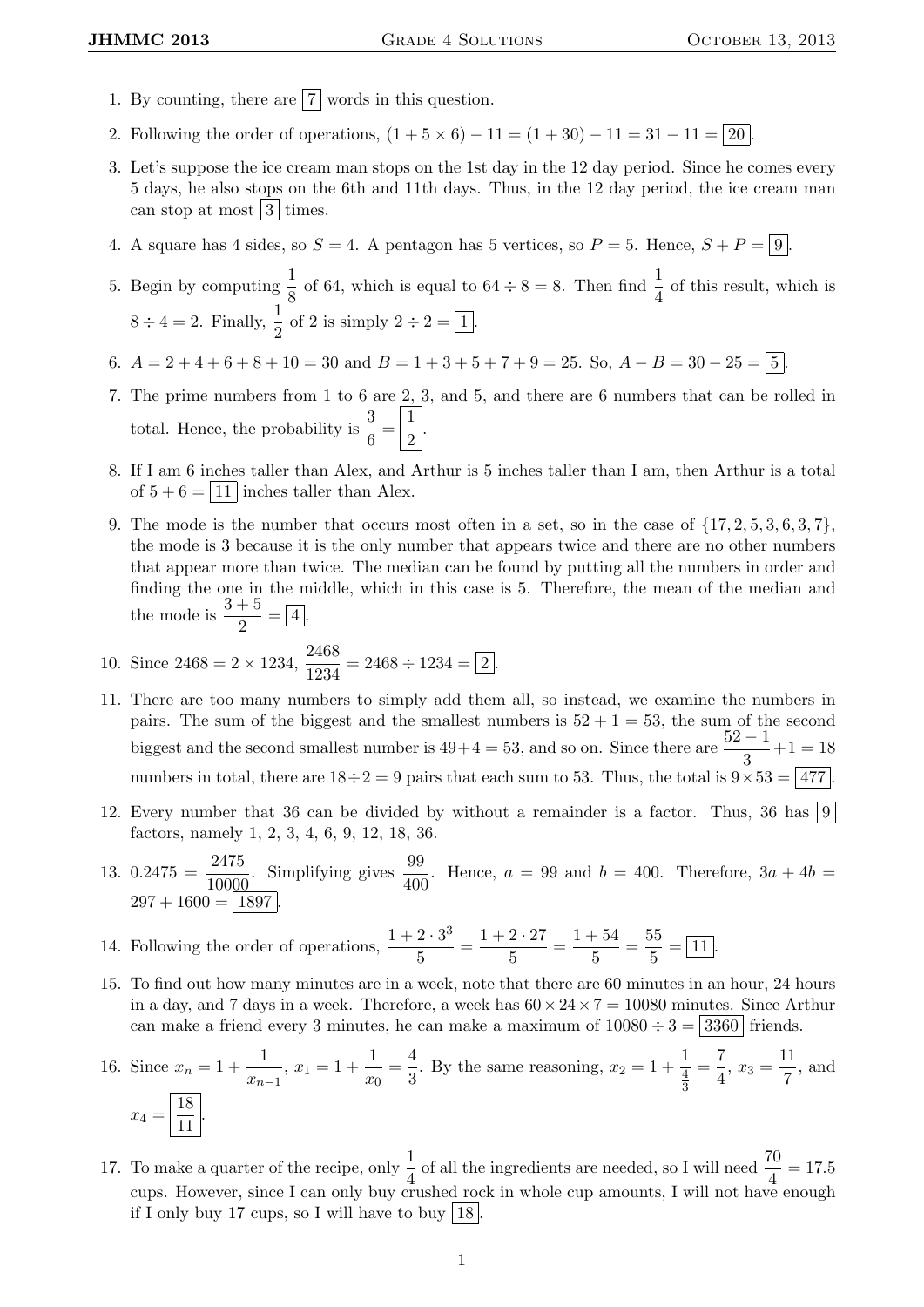- 18. Let F be the number of fish that AJ gives to Soonho. After the transfer, AJ has  $9-F$  fish and Soonho has  $3 + F$  fish. Since AJ has exactly double the amount of fish that Soonho has,  $9 - F = 2(3 + F)$ . Solving this equation for F gives  $F = \boxed{1}$ .
- 19. The Pythagorean Theorem says that in any right triangle with legs  $a$  and  $b$  and hypotenuse  $c$ ,  $a^2 + b^2 = c^2$ . Since  $3^2 + 4^2 = 25 = 5^2$ , this is a right triangle with legs 3 and 4. Therefore, its area is  $\frac{3 \times 4}{2}$  $\frac{x}{2} = 6$ .
- 20. Since the triangle is equilateral and the pentagon is regular, every side of this resulting figure will have length 2. Drawing this shows that the figure has 8 sides none of which are overlapping. so the perimeter is  $2 \times 8 = |16|$ .
- 21. Number the vertices from 1 to 12 so that vertex A, where the ant starts, is vertex 1. If the ant travels for an odd number of seconds, it can only land on even-numbered vertices - try this out and you will see why! Since 9001 is odd, the ant can never land back on its starting vertex, making the probability  $|0|$ .
- 22. To find the greatest common divisor of these two numbers, begin by finding the factors. Note that 1123 is a prime number, so its only divisors are 1 and 1123. 2234 is only divisible by 1, 2, 1117, and 2234. The only divisor these two numbers have in common is  $|1|$ .

Alternate Solution : By the Euclidean algorithm,

$$
gcd(1123, 2234) = gcd(1123, 2234 - 1123)
$$
  
= gcd(1123, 1111)  
= gcd(1123 - 1111, 1111)  
= gcd(12, 1111).

Since  $12 = 2^2 \cdot 3$  and  $2, 3 \nmid 1111$ , we see that the GCD is equal to  $\boxed{1}$ .

- 23. There cannot be any two-digit numbers containing the digit 0 that are "somewhat similar" because a two-digit number can't have a 0 in the tens place. However, every other two-digit number can have its digits flipped to result in another two-digit number. One in every 10 twodigit numbers ends in a 0, and there are  $99-10+1=90$  total two-digit numbers, so  $90 \div 10=9$ of them have a 0. Thus, there are  $90 - 9 = 81$  that can have their digits flipped. So, if m is one of these 81 two-digit numbers, then the ordered pair  $(m, n)$ , where n is the new number gotten by flipping the digits of m, is "somewhat similar." Therefore, there are  $\boxed{81}$  total ordered pairs.
- 24. On the first day of MoneyFest, I get 1 dollar. On the second day, I get  $1+2=3$  dollars. On the third day, I get  $1+2+3 = 6$  dollars, etc. Adding all the gains up gives  $1+3+6+10+15+21 = 56$ dollars.
- 25. Since such a triangle has area 24 and the area of a triangle is given by area  $=\frac{\text{base} \times \text{height}}{2}$ , the product of the triangle's legs must be 48. The problem only says that the legs have to have integer lengths, so the hypotenuse does not necessarily have to be an integer. The triangles can therefore have legs of 1 and 48, 2 and 24, 3 and 16, 4 and 12, and 6 and 8. So, there are  $\vert 5 \vert$  such triangles.
- 26. The business owner needs \$30 to be the price after 25% has been taken off, so \$30 needs to be 75% of the original price. Thus, the original price has to be  $30 \div 0.75 = |40|$ .
- 27. A tetrahedron has 6 edges, so its initial E is  $6 \times 4 = 24$ . If we cut a tetrahedron of side length 1 from a single vertex, we lose 1 unit from each edge that meets at that vertex, but we also create a side of length 1 unit in between each edge. Therefore, there is no net change in the E after cutting off a unit tetrahedron from each corner. The  $E$  is still  $|24|$ .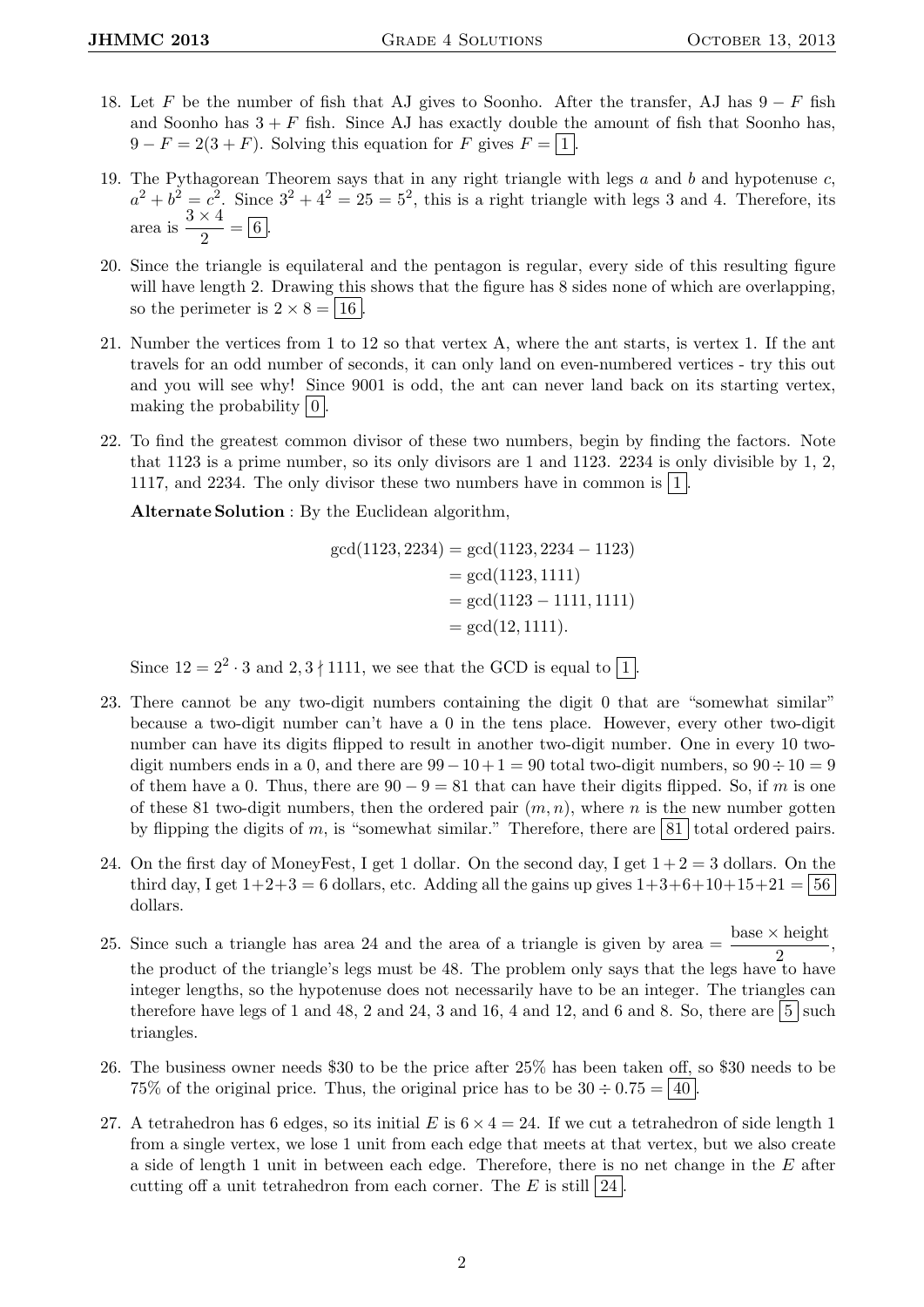- 28. Let the radii of the solids be r and the height of the solids be h. Recall that the volume of a cone  $\frac{1}{18}$  $\frac{1}{3} \cdot \pi r^2 \cdot h$ , while the volume of a cylinder is  $\pi r^2 \cdot h$ . Thus, the cylinder can hold  $\frac{\pi r^2 \cdot h}{\frac{1}{3} \cdot \pi r^2}$ . 1  $\frac{\pi}{3} \cdot \pi r^2 \cdot h = 3$ times as much water as the cone.
- 29. Note that Kelvin claims Alex ate the cake. If he is telling the truth, then both Alex and AJ must be lying. Since there is exactly one liar, Kelvin must be telling a lie. Therefore AJ is telling the truth, and Kelvin ate the cake.
- 30. Say that the hexagon and the triangle have perimeter 6. Note that because the problem does not give a specific perimeter, any number used as the perimeter will work. The hexagon then has side length 1, and the triangle has side length 2. Since the area of an equilateral triangle with side length s is  $\frac{s^2\sqrt{3}}{4}$  $\frac{\sqrt{3}}{4}$ , the area of the equilateral triangle is  $\sqrt{3}$ . The hexagon can be thought of as 6 equilateral triangles with side length 1 put together. The area of one of these triangles is  $\frac{\sqrt{3}}{4}$  $\frac{\sqrt{3}}{4}$ . Therefore, the area of the whole hexagon is  $\frac{3\sqrt{3}}{2}$  $\frac{\sqrt{6}}{2}$ . The ratio of the area of the triangle to that of the hexagon is then  $\left|\frac{3}{2}\right|$ .
- 31. Suppose a and b are diametrically opposite such that  $a < b$ . Then there are equal amounts of numbers from a to b on the circle and from b to a. Since there are  $n-2$  total numbers excluding a and b, there must be  $\frac{n-2}{2}$  numbers from a to b. And since the numbers are placed in order, we have that

$$
b - a = \frac{n-2}{2} + 1 = \frac{n}{2}.
$$

Specifically, since  $a = 17$  and  $b = 38$ , we see that  $b - a = 38 - 17 = 21 = \frac{m}{2}$  $\frac{n}{2}$ , and so  $n = \boxed{42}$ .

- 32. Note that if n is in the set, so is  $-n$ , and so the sum of the numbers in the set is equal to 0. Therefore, the average is also  $|0|$
- 33. Note that in addition to being able to buy kebabs in groups of 3,5, and 7 from Balabob, customers can also buy kebabs in groups of  $6 = 3 + 3$ . Note that the numbers 5, 6, and 7, are consecutive so by adding 3 to each of these numbers, a customer can buy 8, 9, and 10. By continuously adding three to the new three numbers, one can see that a customer is capable of buying any number of kebabs greater than 4. However, it is impossible to buy 4 kebabs, so our answer is  $|4|$ .
- 34. Note that ∠*ABC* = ∠*ADB*. Thus, by similar triangles, we have  $\frac{AC}{BC} = \frac{BC}{CD}$ , and so  $BC^2 =$  $AC \cdot CD$ . Thus,  $12^2 = 5 \cdot CD$ , and  $CD = \frac{144}{5}$  $\frac{1}{5}$
- 35. Dividing 1000 by  $5 \cdot 11$  gives 18 and a remainder.  $18 \cdot 55 = 990 < 1000$ , but 990 is divisible by 3. Therefore, the answer we seek is  $990 - 55 = 935$ , as 935 is not divisible by 3.
- 36. Note that since the wind pushes the dog and the man back the same distance every time, the wind gust does not change the distance between the man and the dog. As a result, the wind gusts can be ignored. When the man starts running at  $6:00 \text{ pm}$ , the dog has already run for 2 hours at a speed of 5 mph for a total of 10 miles. Every hour after 6 : 00 pm, the distance between the man and the dog decreases by 5 miles. This means that the man will take 2 hours to catch up to the dog. As a result, the man and the dog meet at  $8:00$  P.M.
- 37. Since the dot on the wheel starts at the bottom of the wheel but ends up at the top, the wheel must have rotated  $0.5 + n$  times during the trip, where n is a nonnegative integer. Since  $(\# \text{ of rotations}) \times (\text{circumference of wheel}) = \text{distance traveled}$  for a wheel that does not slip, it suffices to find n such that  $35 < (0.5 + n)(4\pi) < 50$ , since the circumference of a circle is  $\pi \times D$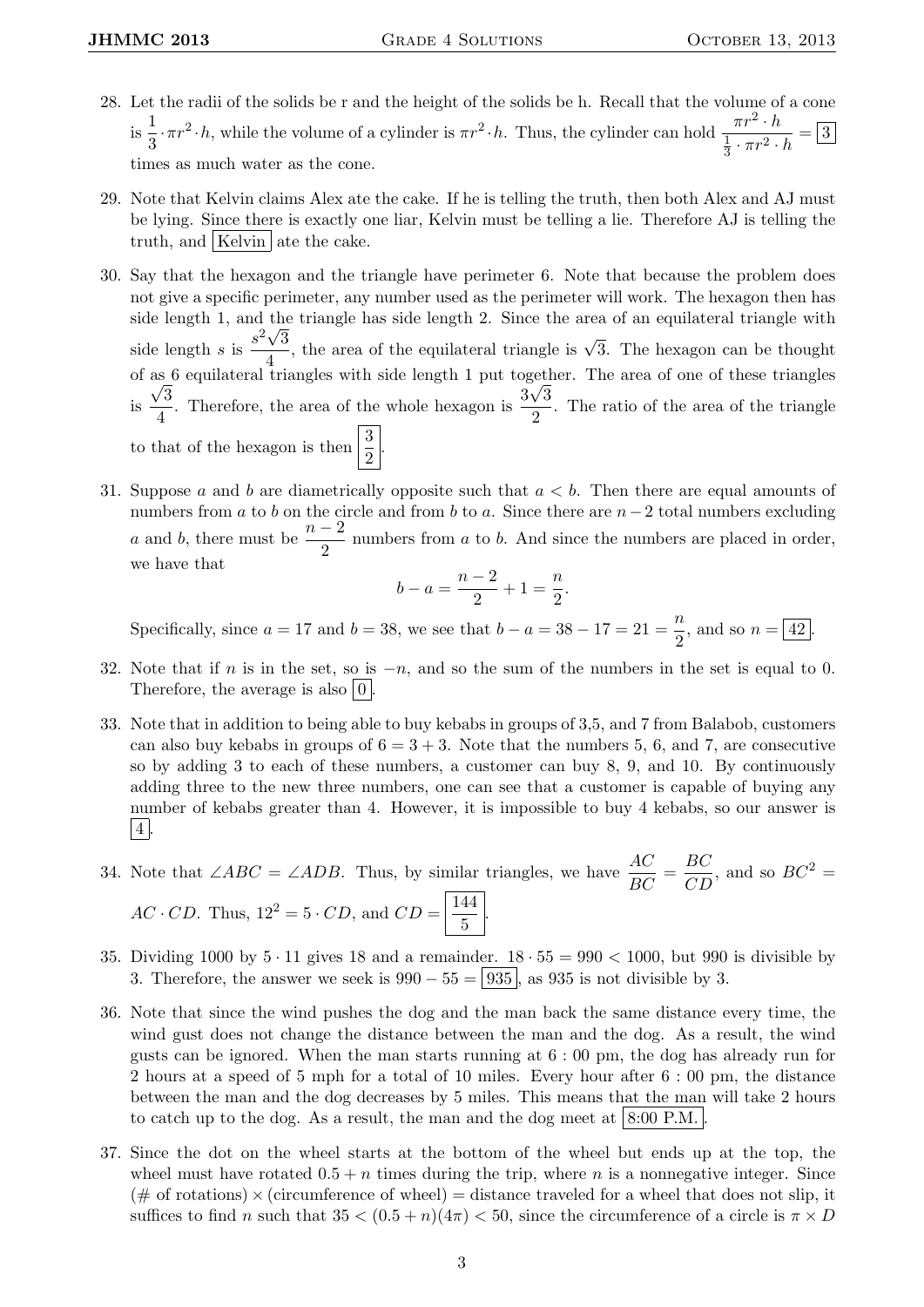where  $D$  is the diameter of the circle. The only value for a nonnegative integer  $n$  that satisfies the inequality is  $n = 3$ . Thus, the total distance traveled is  $(0.5 + 3)(4\pi) = |14\pi|$  meters.

38. If we want to find the probability that event A happens given that event B happens, we have to divide the probability of both events happening by the probability of event B happening. (This is how we can calculate such "conditional" probabilities.) So, in this case, event  $A$  is choosing a student named Jim, while event  $B$  is choosing a student whose name begins with J.

Hence, the chance of A and B both occurring is equal to  $\frac{5}{18}$ , since there are 5 students whose name is Jim and Jim starts with J. Also, the chance of B occurring is equal to  $\frac{11}{18}$ , since there are 11 students whose name begins with J. Therefore, our answer is equal to

$$
\frac{\text{Change of A and B}}{\text{Change of B}} = \frac{\frac{5}{18}}{\frac{11}{18}} = \boxed{\frac{5}{11}}.
$$

Alternatively, note that there are 11 students whose names start with J, 5 of whom are named Jim. Therefore our probability is  $\frac{5}{11}$ .

- 39. Let the number of kangaroos that do not have a pouch be  $X$  and the number of baby kangaroos be  $B$  and the number of adult kangaroos with pouches be  $P$ . Since there are 2013 kangaroos, we have the equation that  $X + B + P = 2013$ . Since each kangaroo with a pouch has a baby we also know that  $B = P$ , and since there are 9 times as many adult kangaroos without pouches as there are baby kangaroos, we also know that  $X = 9B$ . Thus, rewriting our first equation in terms of X, we have that  $X + \frac{X}{2}$  $\frac{X}{9}+\frac{X}{9}$  $\frac{\Delta}{9}$  = 2013. Solving for X, we obtain that  $X = \boxed{1647}$ .
- 40. To get rid of the absolute value sign, we can say that  $\sqrt{n} 7 < 1$  or  $\sqrt{n} 7 > -1$ . For the first Fo get rid of the absolute value sign, we can say that  $\sqrt{n} - i \le 1$  or  $\sqrt{n} - i \ge -1$ . For the mst equation, we can say that  $\sqrt{n} < 8$ , then square both sides to get that  $n < 64$ . For the second equation, we can say that  $\sqrt{n} > 6$ , then square both sides to get that  $n < 64$ . For the second equation, we get that  $\sqrt{n} > 6$ , and square both sides to get that  $n > 36$ . Thus n can be all integers from 37 to 63. There are  $63 - 37 + 1 = 27$  such integers.
- 41. Dividing, we see that  $\frac{3}{14} = 0.2142857142... = 0.2\overline{142857}$ , and so the sequence 1, 4, 2, 8, 5, 7 repeats every 6 digits. The 81st digit will be the 80th digit of this repeating sequence. Note that after the sequence repeats 13 times, the sequence will start again at the  $6 \times 13 + 1 = 79$ th digit of the repeating section, which will be 1. The 80th digit of the repeating section, which is the same as the 81st digit of the whole thing, will then be  $|4|$ .
- 42. We can minimize the perimeter of the rectangle by making it a square. If a square has area 100 it has a side length of 10 so its perimeter is 40. To maximize the perimeter of the rectangle, we chose a rectangle with width 1 and length 100, so the rectangle has a perimeter of 202. The difference between these two values is  $202 - 40$  or  $\vert 162 \vert$
- 43. The diagonal of this rectangle will be the diameter of the circle. Since the side lengths are 6 and 8, by the Pythagorean Theorem, the diameter will be  $\sqrt{6^2 + 8^2} = 10$ . The area of the circle is then  $\pi r^2 = \pi \left(\frac{10}{2}\right)$ 2  $\bigg\}^2 = \boxed{25\pi}.$
- 44. If the side lengths of a rectangular prism are  $a, b, c$ , then the diagonal of one face can be expressed as  $\sqrt{a^2 + b^2}$ . The diagonal of the whole prism can then be expressed as  $\sqrt{(\sqrt{a^2 + b^2})^2 + c^2}$  $\sqrt{a^2 + b^2 + c^2} = 13$ . Squaring both sides gives  $a^2 + b^2 + c^2 = 169$ . Since a, b, c are all integers, we wish to find integer values that work in this equation.

Without loss of generality, we can assume that  $a \leq b \leq c$ . Thus  $a^2 + b^2 + c^2 \leq 3c^2$ , and so  $c^2 \leq 56$ . Thus we need only check  $c \geq 8$ .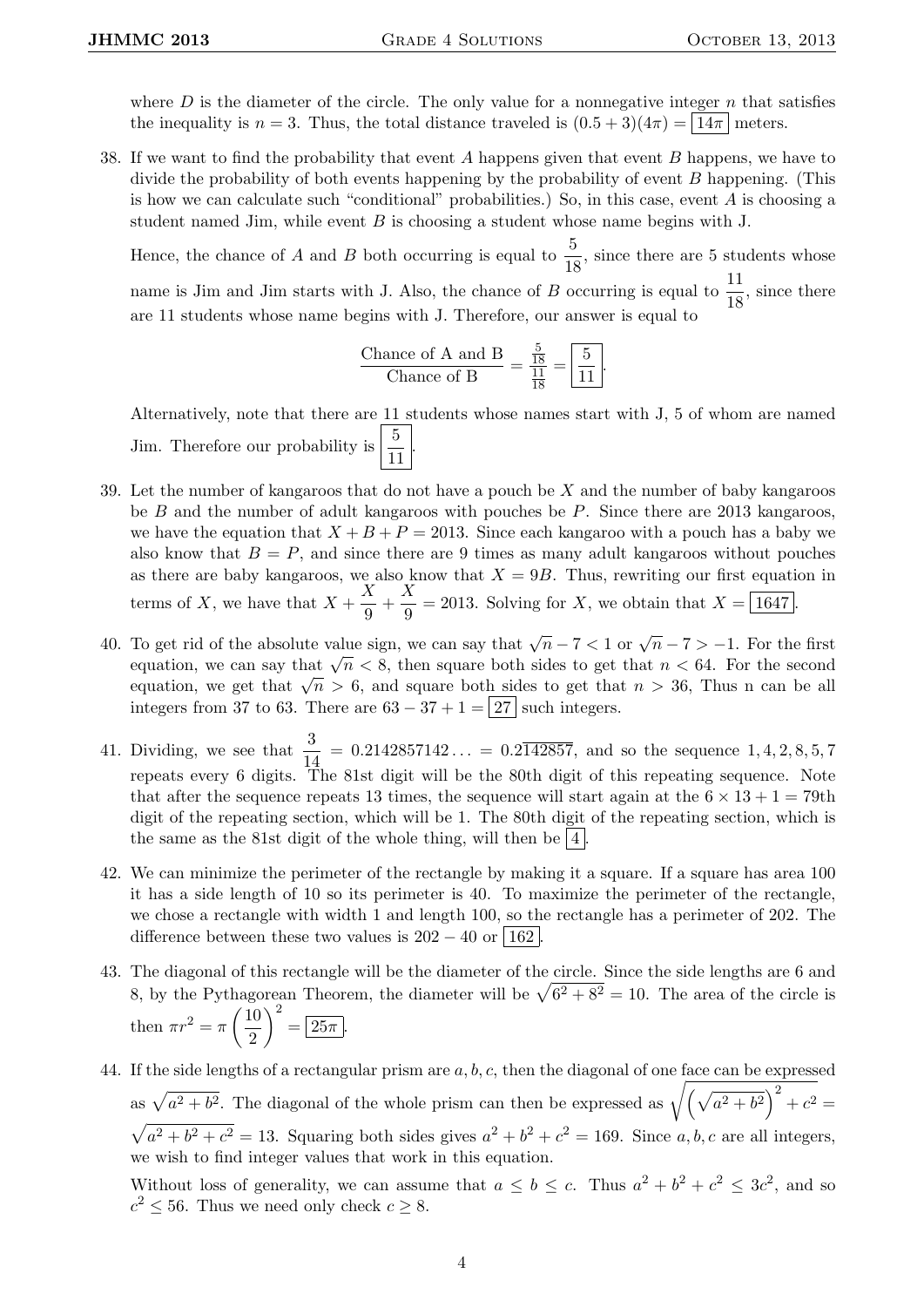- If  $c = 8$ , then  $a^2 + b^2 = 105$ . Hence b can either be 7 or 8. If  $b = 7$ , then  $a^2 + b^2 \le 2b^2 = 105$ .  $98 < 105$ , but if  $b = 8$  then  $a = \sqrt{41}$ , which is not an integer. Hence  $c \neq 8$ .
- If  $c = 9$  then  $a^2 + b^2 = 88$ . Another routine check shows that  $b = 8, 9$  return non-integer values for a.
- If  $c = 10$  then  $a^2 + b^2 = 69$ . Then  $b = 6, 7, 8, 9$  again all fail.
- If  $c = 11$  then  $a^2 + b^2 = 48$ . We again verify that there are no solutions.
- If  $c = 12$  then  $a^2 + b^2 = 25$ , which has solution  $a = 3, b = 4$ .

Thus our volume is  $3 \cdot 4 \cdot 12 = \boxed{144}$ .

Alternate solution : Suppose  $a^2 + b^2 + c^2 = 13^2$  as above. We first observe that  $5^2 + 12^2 = 13^2$ . Since we also recall that  $5^2 = 4^2 + 3^2$ , we get that  $13^2 = 12^2 + 4^2 + 3^2$ . Hence the volume is  $3 \cdot 4 \cdot 12 = |144|$ .

- 45. When Johnny bought the y mugs, he spent  $$10y$  and was  $$15$  short, meaning that  $10y = x + 15$ . When he put back half the mug, thus spending a total of \$5y, he had \$25 left over, so  $5y = x-25$ . Subtracting the second equation from the first gives  $5y = 40 \implies y = 8$ . Plugging this value for y into the first equation results in  $80 = x + 15 \implies x = 65$ . The sum of x and y is therefore  $8 + 65 = 73$ .
- 46. The sum of the columns and rows takes into account every entry twice, so no matter what arrangement the numbers are in, the sum of all the columns and all the rows is  $2(1+2+\ldots+9)$  == 90. Thus, the sum of the diagonals is  $124 - 90 = |34|$ .
- 47. Let the speed of the turtles (in meters/day) be V, T, and S, for Victor's turtle, Tony's turtle, and Sam's turtle respectively. From the problem, we know that  $V = 2S$  and  $S = 2T$ . Rewriting  $V, S$ , and T all in terms of T, we see that the speeds of the turtles are  $4T, 2T,$  and T respectively. Next, since each turtle runs an equal amount of the relay race, each turtle runs 4 meters. Also, rearranging the equation distance =  $(\text{rate})(\text{time})$  yields time =  $\frac{\text{distance}}{\text{rate}}$ . It took 14 days for the race to be completed so  $14 = \frac{4}{4T} + \frac{4}{2T}$  $\frac{4}{2T} + \frac{4}{T}$  $\frac{4}{T}$ . This simplifies to  $14 = \frac{1}{T} + \frac{2}{T}$  $\frac{2}{T} + \frac{4}{T}$  $\frac{1}{T}$ , which further simplifies to  $14 = \frac{7}{T}$  so  $T = \frac{1}{2}$  $\frac{1}{2}$ .
- 48. Let  $n = 100a + 10b + c$ , with a, b, c being digits such that  $1 \le a \le 9$  and  $0 \le b, c \le 9$ . A threedigit palindrome is any number whose first and last digits are equal, and so if  $n$  is a three-digit palindrome then  $a = c$ . Hence,  $n = 101a + 10b$ . Next, we must also have that n is divisible by 11. So since

 $n = 101a + 10b = 99a + 2a + 11b - b = 11(9a + b) + 2a - b,$ 

and since 11 | 11(9a + b), we must have that 11 |  $(2a - b)$ . So we need to find the number of ordered pairs  $(a, b)$  such that  $2a - b$  is divisible by 11.

Since  $a < 10$ ,  $2a < 20$ , and so we can only have that  $2a-b=0$  or  $2a-b=11$ . If  $2a-b=0$ , then we get  $(a, b) = (1, 2), (2, 4), (3, 6), (4, 8)$ . If  $2a - b = 11$ , then  $(a, b) = (6, 1), (7, 3), (8, 5), (9, 7)$ . Hence, there are 8 such ordered pairs. And since each one leads to a unique three-digit palindrome, there are  $8 \vert$  such numbers.

- 49. We consider two cases.
	- Case 1 is that Arthur finished second. Since James finished before Dennis, the possibilities are James-Arthur-Dennis-Wang, James-Arthur-Wang-Dennis, and Wang-Arthur-James-Dennis, giving a total of 3.
	- Case 2 is that Arthur finished third. The possibilities are then James-Dennis-Arthur-Wang, Wang-James-Arthur-Dennis, and James-Wang-Arthur-Dennis, giving a total of 3.

Therefore, there are  $3 + 3 = |6|$  ways the race could have ended.